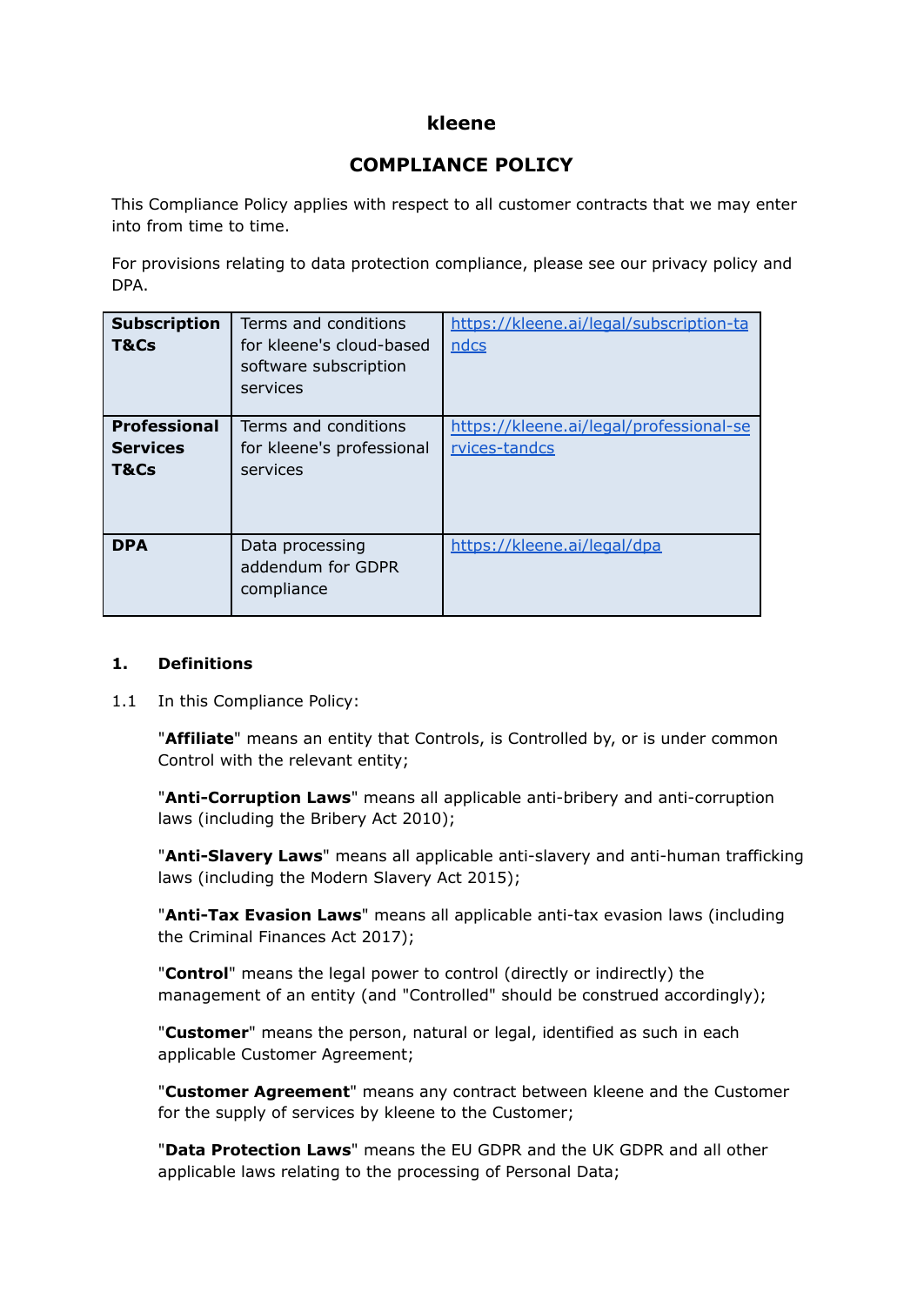"**Export Laws**" means all applicable laws restricting and/or regulating:

- (a) the inter-jurisdictional import, export, supply, disclosure, transfer or transmission of goods, services, software, technology, technical know-how, data and/or information; and/or
- (b) the import, export, supply, disclosure, transfer or transmission of goods, services, software, technology, technical know-how, data and/or information to designated entities or persons, or to designated classes of entities or persons;

"**kleene**" means Minoro Ltd (trading as kleene and kleene.ai), a company incorporated in England and Wales (registration number 10657177) having its registered office at 11 Bracken Place, Bedford, United Kingdom, MK41 0TG;

"**Policy**" means this policy as it may be updated by kleene in accordance with Clause 8; and

"**Services**" means any services that kleene provides to the Customer, or has an obligation to provide to the Customer, under any Customer Agreement.

## **2. Compliance with applicable laws**

- 2.1 kleene shall comply with all applicable laws in relation to the provision of the Services, the performance of its other obligations under any Customer Agreement, and the exercise of its rights under any Customer Agreement.
- 2.2 The Customer shall comply with all applicable laws in relation to the receipt of the Services, the performance of other obligations under any Customer Agreement, and the exercise of its rights under any Customer Agreement.
- 3.3 The following provisions of this Policy are without prejudice to the general obligations set out in this Clause 3.

## **3. Anti-corruption**

- 3.1 Each party warrants and undertakes to the other that it has complied and will continue to comply with the Anti-Corruption Laws in relation to each Customer Agreement.
- 3.2 Save to the extent that applicable law requires otherwise, each party must promptly notify the other if it becomes aware of any events or circumstances relating to any Customer Agreement that will or may constitute a breach of the Anti-Corruption Laws (irrespective of the identity of the person in breach).
- 3.3 kleene shall use all reasonable endeavours to ensure that all persons that:
	- (a) provide services to kleene (including employees, agents and subsidiaries of kleene); and
	- (b) are involved in the performance of the obligations of kleene under the Agreement,

will comply with the Anti-Corruption Laws.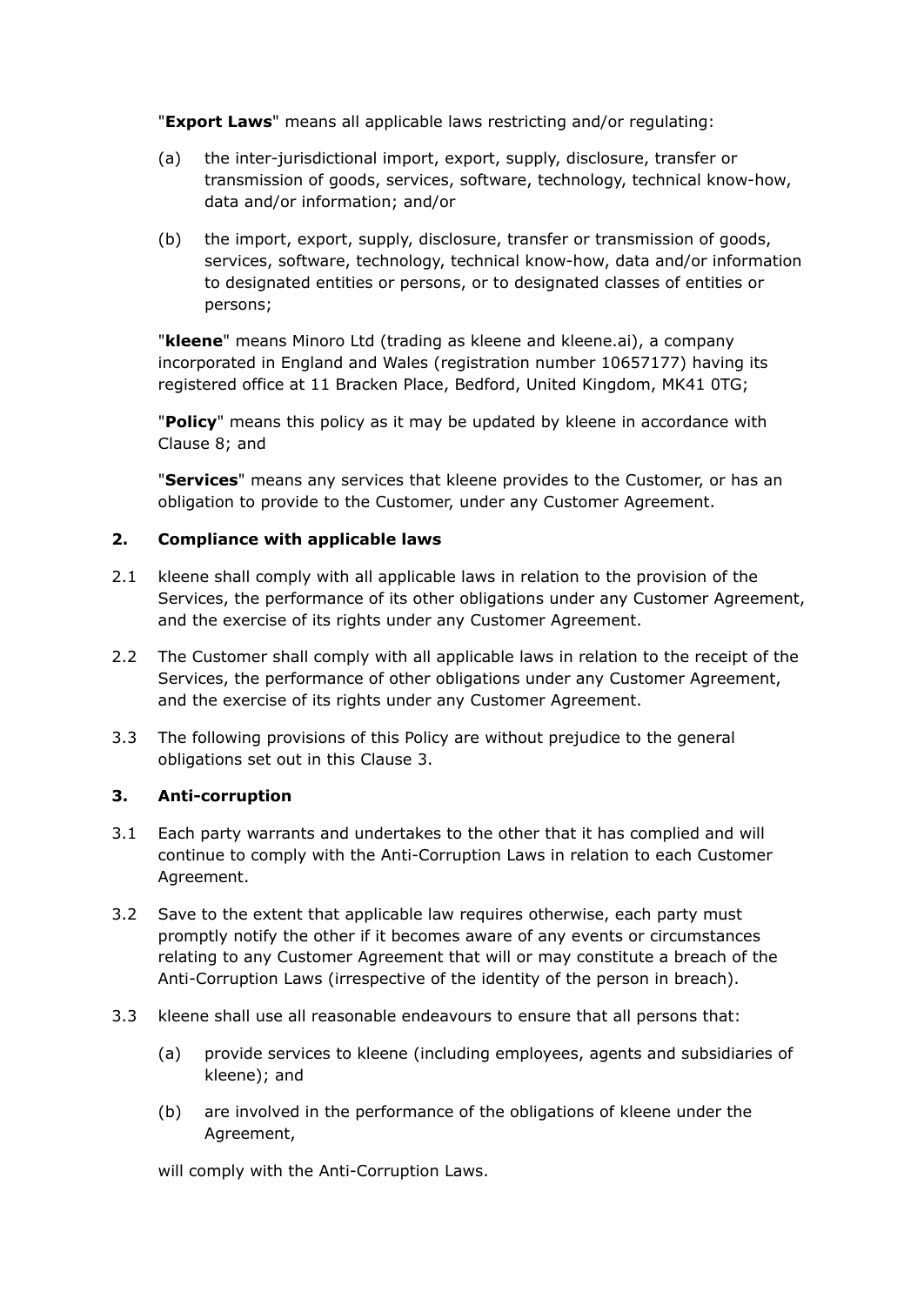- 3.4 Each party shall create and maintain proper books and records of all payments and other material benefits given by one party to the other; and each party shall, promptly following receipt of a written request from the other party, supply copies of the relevant parts of those books and records to the other party.
- 3.5 Nothing in this Policy or any Customer Agreement shall prevent either party from reporting a breach of the Anti-Corruption Laws to the relevant governmental authorities.

## **4. Anti-slavery**

- 4.1 Each party warrants and undertakes to the other that it has complied and will continue to comply with the Anti-Slavery Laws.
- 4.2 kleene shall ensure that all persons that provide services or supply products to kleene, where such services or products are used in the performance of the obligations of kleene under any Customer Agreement, will comply with the Anti-Slavery Laws.

## **5. Anti-tax evasion**

- 5.1 Each party warrants and undertakes to the other that it has complied and will continue to comply with the Anti-Tax Evasion Laws.
- 5.2 kleene shall ensure that all employees, agents and persons that provide services to kleene, when acting in such capacity in connection with any Customer Agreement, will comply with the Anti-Tax Evasion Laws.

## **6. Export control**

- 6.1 kleene must comply with the Export Laws insofar as they affect supplies of materials and information from kleene to the Customer
- 6.2 The Customer must comply with the Export Laws insofar as they affect materials and information supplied to the Customer under any Customer Agreement.
- 6.3 Without prejudice to the generality of Clause 6.2, the Customer:
	- (a) must not import, export, supply, disclose, transfer or transmit any materials or information supplied to the Customer under any Customer Agreement if such import, export, supply, disclosure, transfer or transmission would contravene any embargo or exclusion list applying under the Export Laws; and
	- (b) must, where applicable, obtain all licences and consents required under the Export Laws for any import, export, supply, disclosure, transfer or transmission by or on behalf of the Customer of materials or information supplied to the Customer under any Customer Agreement.

# **7. Affiliates**

7.1 If any Affiliate of the Customer receives or is entitled to receive Services, then this Policy shall apply to that Affiliate as it applies to the Customer, and the Customer must ensure that that Affiliate complies with this Policy.